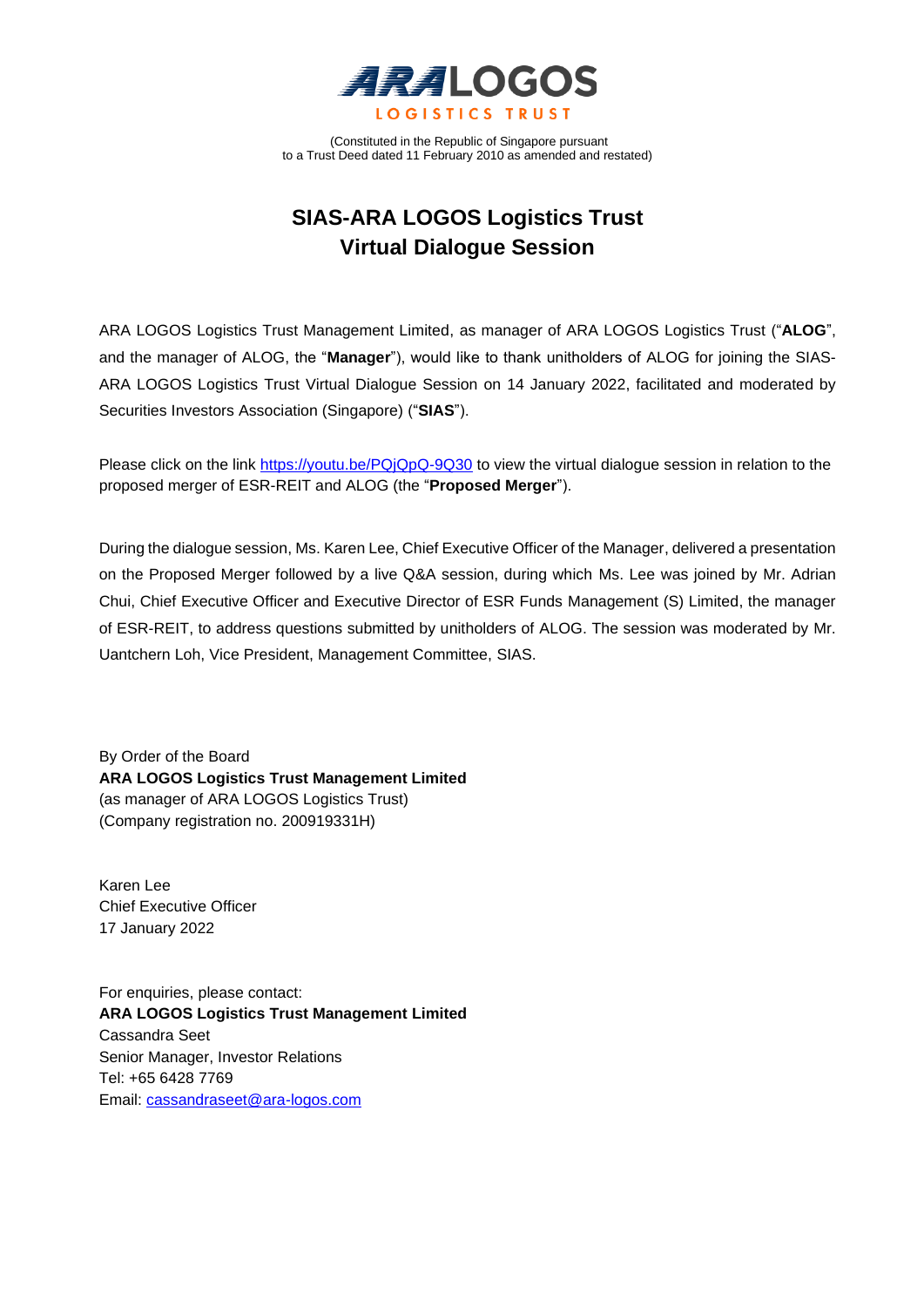

## **ABOUT ARA LOGOS LOGISTICS TRUST ("ALOG")**

Listed on the Singapore Exchange on 12 April 2010, ARA LOGOS Logistics Trust ("**ALOG**") is a real estate investment trust ("**REIT**") that invests in quality income-producing industrial real estate used for logistics purposes, as well as real estate-related assets in the Asia Pacific. ALOG is managed by ARA LOGOS Logistics Trust Management Limited.

As at 30 September 2021, ALOG's portfolio comprises 29 high quality logistics warehouse properties strategically located in established logistics clusters in Singapore and Australia as well as 49.5% and 40.0% stakes in the New LAIVS Trust and Oxford Property Fund respectively. The portfolio has a total gross floor area of approximately 1.0 million square metres and is valued at approximately S\$1.8 billion<sup>(1)</sup>.

For more information, please visit https://www.aralogos-reit.com.

### **ABOUT ARA LOGOS LOGISTICS TRUST MANAGEMENT LIMITED**

ALOG is managed by ARA LOGOS Logistics Trust Management Limited (the "**Manager**"), a wholly-owned subsidiary of LOGOS. ARA Asset Management Limited ("**ARA**" or the "**Group**") is a majority shareholder of LOGOS, which operates as ARA's global logistics real estate platform.

LOGOS is one of Asia Pacific's leading logistics property groups. It has total Assets Under Management ("**AUM**") of US\$17 billion<sup>(2)</sup>, comprising more than 9.0 million sqm of property owned and under development across 26 ventures, including ALOG. As a vertically integrated business, LOGOS manages every aspect of logistics real estate, from sourcing land or facilities, to undertaking development and asset management, on behalf of some of the world's leading global real estate investors.

ARA is the largest real assets manager in Asia Pacific with approximately US\$95 billion<sup>(3)</sup> gross AUM by the Group and its associates. ARA Group operates a global platform with a focus on APAC, managing public and private investment funds that invest across traditional and New Economy real estate assets spanning office, logistics, retail, residential, hospitality, and data centers, as well as private real estate credit and infrastructure. ARA's vertically integrated business includes development and value-add asset management capabilities, an in-house capital raising team, and property management expertise in local markets where ARA invests and manages assets. With a resolute focus on creating sustainable value, ARA manages funds on behalf of many of the world's largest pension funds, sovereign wealth funds and financial institutions.

For more information on ARA and LOGOS, please visit [https://www.ara-group.com](https://www.ara-group.com/) an[d https://www.logosproperty.com.](https://www.logosproperty.com/)

### **For enquiries, please contact:**

**ARA LOGOS Logistics Trust Management Limited** Cassandra Seet Senior Manager, Investor Relations Tel: +65 6428 7769 Email: [cassandraseet@ara-logos.com](mailto:cassandraseet@ara-logos.com)

## **DIRECTORS' RESPONSIBILITY STATEMENT**

The directors of the ALOG Manager (including those who may have delegated detailed supervision of this Announcement) have taken all reasonable care to ensure that the facts stated and opinions expressed in this Announcement are fair and accurate and that there are no other material facts not contained in this Announcement, the omission of which would make any statement in this Announcement misleading. The directors of the ALOG Manager jointly and severally accept responsibility accordingly.

Where any information has been extracted or reproduced from published or otherwise publicly available sources or obtained from a named source (including the announcement dated 4 August 2021 released by ESR Cayman Limited in relation to the proposed acquisition of up to 100% of the issued share capital and voting power in ARA Asset Management

<sup>1</sup> Portfolio value includes ALOG's 49.5% and 40.0% stakes in the New LAIVS Trust and Oxford Property Fund respectively.

<sup>2</sup> As of 30 September 2021, with June 2021 FX rates applied.

<sup>3</sup> Includes assets under management by ARA Asset Management Limited and the Group of companies ("**ARA Group**") and its Associates as at 30 June 2021, adjusted for LOGOS' acquisition of Moorebank Logistics Park announced on 5 July 2021.